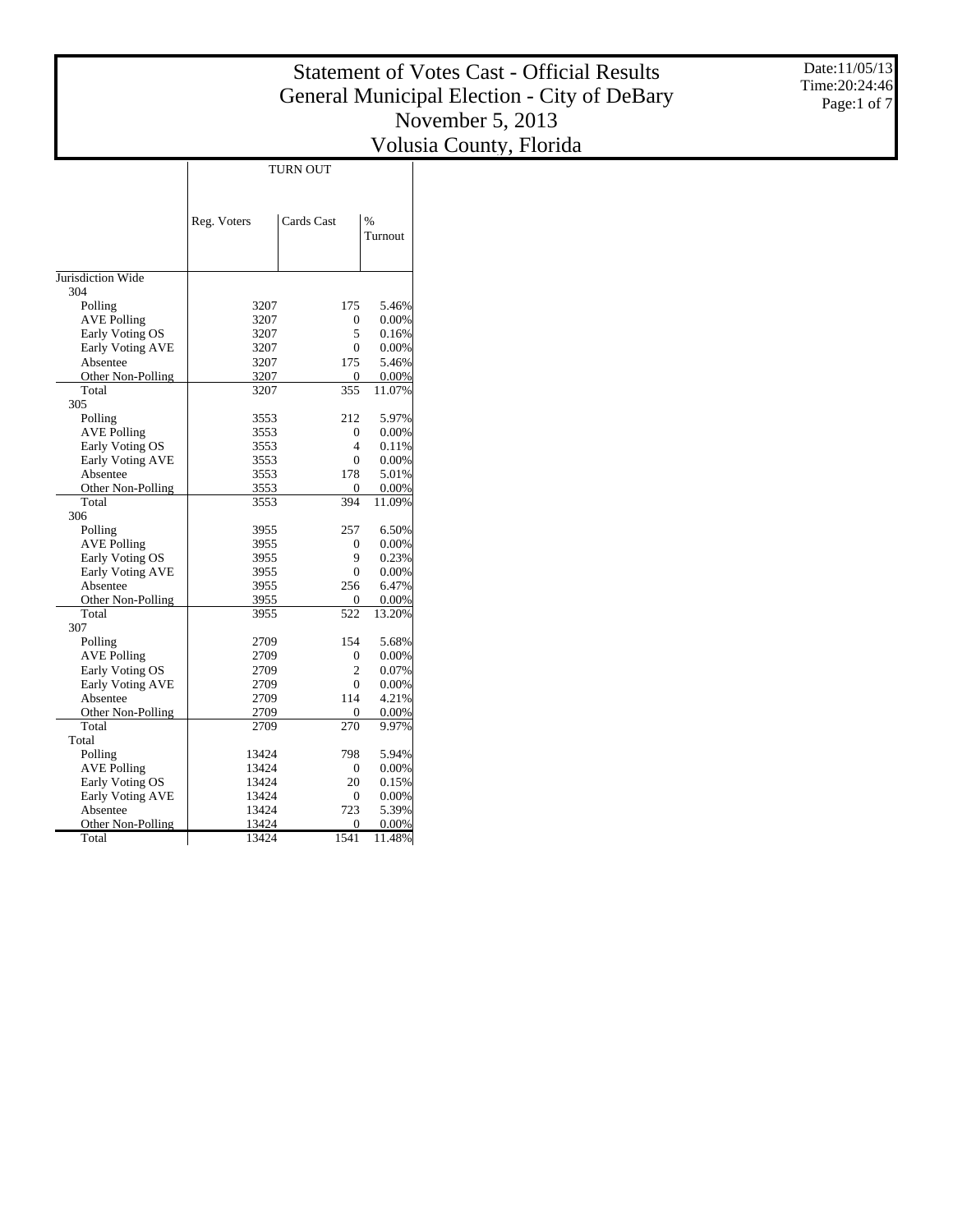Date:11/05/13 Time:20:24:46 Page:2 of 7

|                          | DeBary Council Seat 1 |                  |                    |                                |                  |         |                  |        |
|--------------------------|-----------------------|------------------|--------------------|--------------------------------|------------------|---------|------------------|--------|
|                          |                       |                  |                    |                                |                  |         |                  |        |
|                          | Reg. Voters           | Times<br>Counted | <b>Total Votes</b> | Times<br><b>Blank</b><br>Voted | Chris Carson     |         | Dawn F. Pizzo    |        |
| Jurisdiction Wide<br>304 |                       |                  |                    |                                |                  |         |                  |        |
| Polling                  | 3207                  | 175              | 169                | 6                              | 91               | 53.85%  | 78               | 46.15% |
| <b>AVE Polling</b>       | 3207                  | $\mathbf{0}$     | $\overline{0}$     | $\theta$                       | $\mathbf{0}$     |         | $\overline{0}$   |        |
| Early Voting OS          | 3207                  | 5                | 5                  | $\overline{0}$                 | $\overline{2}$   | 40.00%  | 3                | 60.00% |
| Early Voting AVE         | 3207                  | $\boldsymbol{0}$ | $\mathbf{0}$       | $\boldsymbol{0}$               | $\overline{0}$   |         | $\boldsymbol{0}$ |        |
| Absentee                 | 3207                  | 175              | 168                | 7                              | 103              | 61.31%  | 65               | 38.69% |
| Other Non-Polling        | 3207                  | $\mathbf{0}$     | $\overline{0}$     | $\overline{0}$                 | $\overline{0}$   |         | $\overline{0}$   |        |
| Total                    | 3207                  | 355              | 342                | 13                             | 196              | 57.31%  | 146              | 42.69% |
| 305                      |                       |                  |                    |                                |                  |         |                  |        |
| Polling                  | 3553                  | 212              | 210                | $\overline{2}$                 | 111              | 52.86%  | 99               | 47.14% |
| <b>AVE Polling</b>       | 3553                  | $\boldsymbol{0}$ | $\overline{0}$     | $\overline{0}$                 | $\mathbf{0}$     |         | $\theta$         |        |
| Early Voting OS          | 3553                  | $\overline{4}$   | $\overline{4}$     | $\theta$                       | $\overline{c}$   | 50.00%  | $\overline{2}$   | 50.00% |
| Early Voting AVE         | 3553                  | $\mathbf{0}$     | $\theta$           | $\overline{0}$                 | $\theta$         |         | $\overline{0}$   |        |
| Absentee                 | 3553                  | 178              | 172                | 6                              | 89               | 51.74%  | 83               | 48.26% |
| Other Non-Polling        | 3553                  | $\Omega$         | $\Omega$           | $\theta$                       | $\Omega$         |         | $\theta$         |        |
| Total                    | 3553                  | 394              | 386                | 8                              | 202              | 52.33%  | 184              | 47.67% |
| 306                      |                       |                  |                    |                                |                  |         |                  |        |
| Polling                  | 3955                  | 257              | 254                | 3                              | 103              | 40.55%  | 151              | 59.45% |
| <b>AVE Polling</b>       | 3955                  | $\boldsymbol{0}$ | $\overline{0}$     | $\overline{0}$                 | $\overline{0}$   |         | $\boldsymbol{0}$ |        |
| Early Voting OS          | 3955                  | 9                | 9                  | $\overline{0}$                 | 3                | 33.33%  | 6                | 66.67% |
| Early Voting AVE         | 3955                  | $\overline{0}$   | $\overline{0}$     | $\overline{0}$                 | $\Omega$         |         | $\mathbf{0}$     |        |
| Absentee                 | 3955                  | 256              | 246                | 10                             | 141              | 57.32%  | 105              | 42.68% |
| Other Non-Polling        | 3955                  | $\Omega$         | $\Omega$           | $\Omega$                       | $\Omega$         |         | $\Omega$         |        |
| Total                    | 3955                  | 522              | 509                | 13                             | 247              | 48.53%  | 262              | 51.47% |
| 307                      |                       |                  |                    |                                |                  |         |                  |        |
| Polling                  | 2709                  | 154              | 151                | 3                              | 54               | 35.76%  | 97               | 64.24% |
| <b>AVE Polling</b>       | 2709                  | $\boldsymbol{0}$ | $\overline{0}$     | $\overline{0}$                 | $\boldsymbol{0}$ |         | $\boldsymbol{0}$ |        |
| Early Voting OS          | 2709                  | $\mathfrak{2}$   | $\overline{c}$     | $\boldsymbol{0}$               | $\overline{c}$   | 100.00% | $\boldsymbol{0}$ | 0.00%  |
| <b>Early Voting AVE</b>  | 2709                  | $\mathbf{0}$     | $\overline{0}$     | $\overline{0}$                 | $\theta$         |         | $\theta$         |        |
| Absentee                 | 2709                  | 114              | 113                | $\mathbf{1}$                   | 62               | 54.87%  | 51               | 45.13% |
| Other Non-Polling        | 2709                  | $\mathbf{0}$     | $\mathbf{0}$       | $\overline{0}$                 | $\mathbf{0}$     |         | $\mathbf{0}$     |        |
| Total                    | 2709                  | 270              | 266                | $\overline{\mathcal{L}}$       | 118              | 44.36%  | 148              | 55.64% |
| Total                    |                       |                  |                    |                                |                  |         |                  |        |
| Polling                  | 13424                 | 798              | 784                | 14                             | 359              | 45.79%  | 425              | 54.21% |
| <b>AVE Polling</b>       | 13424                 | $\mathbf{0}$     | $\overline{0}$     | $\Omega$                       | $\mathbf{0}$     |         | $\mathbf{0}$     |        |
| Early Voting OS          | 13424                 | 20               | 20                 | $\overline{0}$                 | 9                | 45.00%  | 11               | 55.00% |
| Early Voting AVE         | 13424                 | $\mathbf{0}$     | $\overline{0}$     | $\overline{0}$                 | $\mathbf{0}$     |         | $\overline{0}$   |        |
| Absentee                 | 13424                 | 723              | 699                | 24                             | 395              | 56.51%  | 304              | 43.49% |
| Other Non-Polling        | 13424                 | $\Omega$         | $\Omega$           | $\theta$                       | $\Omega$         |         | $\Omega$         |        |
| Total                    | 13424                 | 1541             | 1503               | 38                             | 763              | 50.77%  | 740              | 49.23% |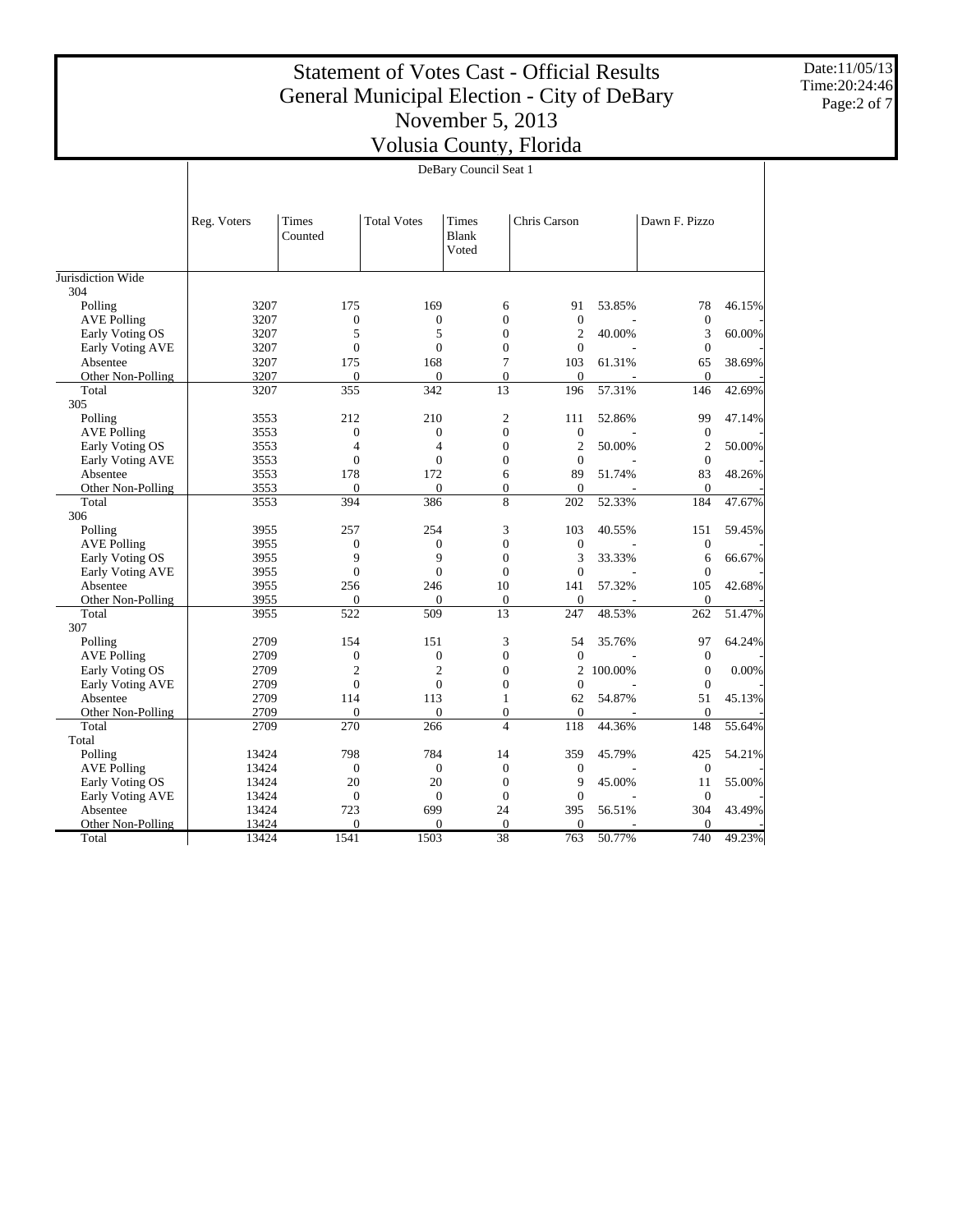Date:11/05/13 Time:20:24:46 Page:3 of 7

|                                                                                                                               | DeBary Council Seat 2 |         |  |  |  |  |  |  |
|-------------------------------------------------------------------------------------------------------------------------------|-----------------------|---------|--|--|--|--|--|--|
|                                                                                                                               |                       |         |  |  |  |  |  |  |
| Times<br><b>Total Votes</b><br>Times<br><b>Rick Dwyer</b><br>Nick Koval<br>Reg. Voters<br>Counted<br>Blank<br>Voted           |                       |         |  |  |  |  |  |  |
| Jurisdiction Wide                                                                                                             |                       |         |  |  |  |  |  |  |
| 304                                                                                                                           |                       |         |  |  |  |  |  |  |
| 3207<br>175<br>174<br>51.72%<br>Polling<br>1<br>90                                                                            | 84                    | 48.28%  |  |  |  |  |  |  |
| $\boldsymbol{0}$<br>$\overline{0}$<br>$\overline{0}$<br>$\overline{0}$<br><b>AVE Polling</b><br>3207                          | $\overline{0}$        |         |  |  |  |  |  |  |
| 5<br>5<br>$\overline{0}$<br>3207<br>3<br>60.00%<br>Early Voting OS                                                            | $\overline{2}$        | 40.00%  |  |  |  |  |  |  |
| $\mathbf{0}$<br>$\boldsymbol{0}$<br>$\mathbf{0}$<br>$\mathbf{0}$<br>Early Voting AVE<br>3207                                  | $\boldsymbol{0}$      |         |  |  |  |  |  |  |
| 175<br>9<br>71<br>42.77%<br>3207<br>166<br>Absentee                                                                           | 95                    | 57.23%  |  |  |  |  |  |  |
| $\overline{0}$<br>3207<br>$\mathbf{0}$<br>$\overline{0}$<br>$\mathbf{0}$<br>Other Non-Polling                                 | $\overline{0}$        |         |  |  |  |  |  |  |
| 355<br>Total<br>3207<br>345<br>10<br>47.54%<br>164                                                                            | 181                   | 52.46%  |  |  |  |  |  |  |
| 305                                                                                                                           |                       |         |  |  |  |  |  |  |
| 3<br>Polling<br>212<br>208<br>55.29%<br>3553<br>115                                                                           | 93                    | 44.71%  |  |  |  |  |  |  |
| <b>AVE Polling</b><br>$\overline{0}$<br>$\mathbf{0}$<br>$\mathbf{0}$<br>$\mathbf{0}$<br>3553                                  | $\mathbf{0}$          |         |  |  |  |  |  |  |
| $\overline{4}$<br>$\mathbf{0}$<br>100.00%<br>Early Voting OS<br>3553<br>4<br>4                                                | $\theta$              | 0.00%   |  |  |  |  |  |  |
| $\overline{0}$<br>$\theta$<br>$\overline{0}$<br>Early Voting AVE<br>3553<br>$\theta$                                          | $\overline{0}$        |         |  |  |  |  |  |  |
| 178<br>175<br>3<br>3553<br>95<br>54.29%<br>Absentee                                                                           | 80                    | 45.71%  |  |  |  |  |  |  |
| 3553<br>$\overline{0}$<br>$\mathbf{0}$<br>$\mathbf{0}$<br>$\Omega$<br>Other Non-Polling                                       | $\mathbf{0}$          |         |  |  |  |  |  |  |
| 387<br>6<br>3553<br>394<br>214<br>55.30%<br>Total                                                                             | 173                   | 44.70%  |  |  |  |  |  |  |
| 306                                                                                                                           |                       |         |  |  |  |  |  |  |
| Polling<br>3955<br>257<br>256<br>$\mathbf{1}$<br>185<br>72.27%                                                                | 71                    | 27.73%  |  |  |  |  |  |  |
| $\boldsymbol{0}$<br>3955<br>$\boldsymbol{0}$<br>$\boldsymbol{0}$<br>$\mathbf{0}$<br><b>AVE Polling</b><br>9<br>$\overline{Q}$ | $\mathbf{0}$          |         |  |  |  |  |  |  |
| $\overline{0}$<br>8<br>88.89%<br>Early Voting OS<br>3955<br>$\theta$                                                          | 1                     | 11.11%  |  |  |  |  |  |  |
| $\overline{0}$<br>$\overline{0}$<br>$\overline{0}$<br>Early Voting AVE<br>3955                                                | $\theta$              |         |  |  |  |  |  |  |
| 249<br>7<br>3955<br>256<br>56.63%<br>Absentee<br>141<br>3955<br>$\mathbf{0}$<br>$\Omega$<br>$\Omega$                          | 108<br>$\Omega$       | 43.37%  |  |  |  |  |  |  |
| Other Non-Polling<br>$\mathbf{0}$<br>$\overline{8}$<br>$\frac{1}{514}$<br>3955<br>522<br>334<br>64.98%<br>Total               | 180                   | 35.02%  |  |  |  |  |  |  |
| 307                                                                                                                           |                       |         |  |  |  |  |  |  |
| Polling<br>2709<br>154<br>151<br>3<br>104<br>68.87%                                                                           | 47                    | 31.13%  |  |  |  |  |  |  |
| $\overline{0}$<br>$\overline{0}$<br>$\overline{0}$<br>$\overline{0}$<br><b>AVE Polling</b><br>2709                            | $\overline{0}$        |         |  |  |  |  |  |  |
| $\overline{c}$<br>$\overline{2}$<br>$\overline{0}$<br>Early Voting OS<br>2709<br>$\mathbf{0}$<br>0.00%                        | $\overline{c}$        | 100.00% |  |  |  |  |  |  |
| $\mathbf{0}$<br>2709<br>$\mathbf{0}$<br>$\mathbf{0}$<br>$\mathbf{0}$<br>Early Voting AVE                                      | $\theta$              |         |  |  |  |  |  |  |
| 2709<br>111<br>3<br>62<br>55.86%<br>Absentee<br>114                                                                           | 49                    | 44.14%  |  |  |  |  |  |  |
| 2709<br>$\theta$<br>$\Omega$<br>$\Omega$<br>$\Omega$<br>Other Non-Polling                                                     | $\mathbf{0}$          |         |  |  |  |  |  |  |
| 2709<br>270<br>264<br>6<br>62.88%<br>Total<br>166                                                                             | 98                    | 37.12%  |  |  |  |  |  |  |
| Total                                                                                                                         |                       |         |  |  |  |  |  |  |
| 789<br>8<br>Polling<br>798<br>494<br>13424<br>62.61%                                                                          | 295                   | 37.39%  |  |  |  |  |  |  |
| $\overline{0}$<br>13424<br>$\overline{0}$<br>$\overline{0}$<br>$\mathbf{0}$<br><b>AVE Polling</b>                             | $\mathbf{0}$          |         |  |  |  |  |  |  |
| 20<br>20<br>$\mathbf{0}$<br>75.00%<br>Early Voting OS<br>13424<br>15                                                          | 5                     | 25.00%  |  |  |  |  |  |  |
| $\mathbf{0}$<br>$\overline{0}$<br>$\mathbf{0}$<br>Early Voting AVE<br>13424<br>$\mathbf{0}$                                   | $\mathbf{0}$          |         |  |  |  |  |  |  |
| Absentee<br>13424<br>723<br>701<br>22<br>369<br>52.64%                                                                        | 332                   | 47.36%  |  |  |  |  |  |  |
| Other Non-Polling<br>13424<br>$\overline{0}$<br>$\overline{0}$<br>$\mathbf{0}$<br>$\mathbf{0}$                                | $\mathbf{0}$          |         |  |  |  |  |  |  |
| 1510<br>30<br>878<br>Total<br>13424<br>1541<br>58.15%                                                                         | 632                   | 41.85%  |  |  |  |  |  |  |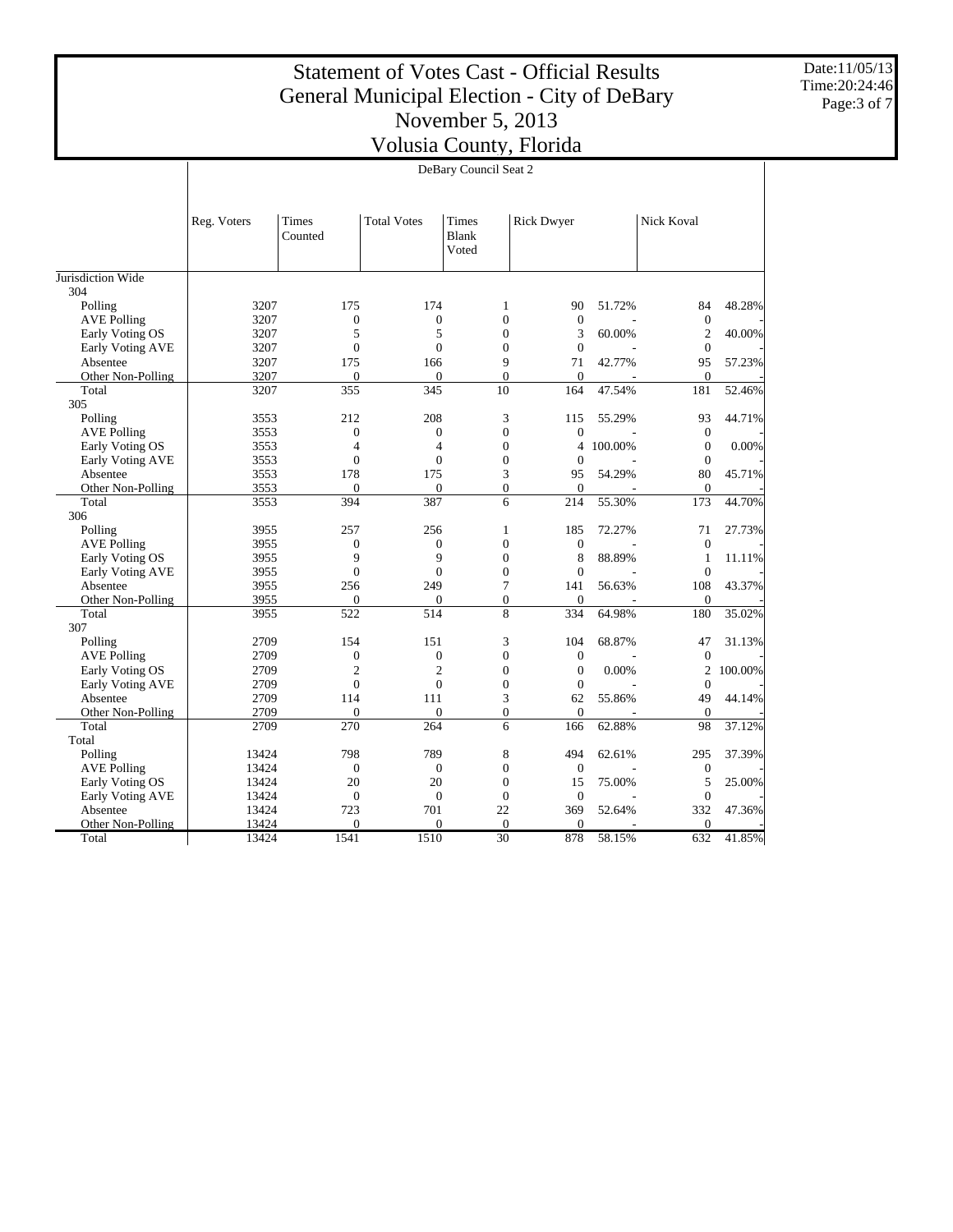Date:11/05/13 Time:20:24:46 Page:4 of 7

|                    | City of DeBary Amendment 1 |                  |                    |                             |                  |         |                  |          |
|--------------------|----------------------------|------------------|--------------------|-----------------------------|------------------|---------|------------------|----------|
|                    |                            |                  |                    |                             |                  |         |                  |          |
|                    | Reg. Voters                | Times<br>Counted | <b>Total Votes</b> | <b>Times Blank</b><br>Voted | YES/SÍ           |         | NO/NO            |          |
| Jurisdiction Wide  |                            |                  |                    |                             |                  |         |                  |          |
| 304                |                            |                  |                    |                             |                  |         |                  |          |
| Polling            | 3207                       | 175              | 152                | 23                          | 106              | 69.74%  | 46               | 30.26%   |
| <b>AVE Polling</b> | 3207                       | $\overline{0}$   | $\overline{0}$     | $\theta$                    | $\overline{0}$   |         | $\mathbf{0}$     |          |
| Early Voting OS    | 3207                       | 5                | 5                  | $\overline{0}$              | 5                | 100.00% | $\mathbf{0}$     | 0.00%    |
| Early Voting AVE   | 3207                       | $\overline{0}$   | $\overline{0}$     | $\overline{0}$              | $\overline{0}$   |         | $\mathbf{0}$     |          |
| Absentee           | 3207                       | 175              | 163                | 12                          | 140              | 85.89%  | 23               | 14.11%   |
| Other Non-Polling  | 3207                       | $\mathbf{0}$     | $\overline{0}$     | $\boldsymbol{0}$            | $\mathbf{0}$     |         | $\mathbf{0}$     |          |
| Total              | 3207                       | 355              | 320                | 35                          | 251              | 78.44%  | 69               | 21.56%   |
| 305                |                            |                  |                    |                             |                  |         |                  |          |
| Polling            | 3553                       | 212              | 182                | 30                          | 133              | 73.08%  | 49               | 26.92%   |
| <b>AVE Polling</b> | 3553                       | $\boldsymbol{0}$ | $\boldsymbol{0}$   | $\overline{0}$              | $\overline{0}$   |         | $\boldsymbol{0}$ |          |
| Early Voting OS    | 3553                       | $\overline{4}$   | 3                  | $\mathbf{1}$                | 3                | 100.00% | $\mathbf{0}$     | $0.00\%$ |
| Early Voting AVE   | 3553                       | $\overline{0}$   | $\overline{0}$     | $\overline{0}$              | $\overline{0}$   |         | $\overline{0}$   |          |
| Absentee           | 3553                       | 178              | 165                | 13                          | 125              | 75.76%  | 40               | 24.24%   |
| Other Non-Polling  | 3553                       | $\Omega$         | $\overline{0}$     | $\theta$                    | $\theta$         |         | $\mathbf{0}$     |          |
| Total              | 3553                       | 394              | 350                | 44                          | 261              | 74.57%  | 89               | 25.43%   |
| 306                |                            |                  |                    |                             |                  |         |                  |          |
| Polling            | 3955                       | 257              | 207                | 50                          | 145              | 70.05%  | 62               | 29.95%   |
| <b>AVE Polling</b> | 3955                       | $\boldsymbol{0}$ | $\overline{0}$     | $\overline{0}$              | $\boldsymbol{0}$ |         | $\mathbf{0}$     |          |
| Early Voting OS    | 3955                       | 9                | 9                  | $\theta$                    | 6                | 66.67%  | 3                | 33.33%   |
| Early Voting AVE   | 3955                       | $\boldsymbol{0}$ | $\boldsymbol{0}$   | $\overline{0}$              | $\overline{0}$   |         | $\boldsymbol{0}$ |          |
| Absentee           | 3955                       | 256              | 215                | 41                          | 180              | 83.72%  | 35               | 16.28%   |
| Other Non-Polling  | 3955                       | $\overline{0}$   | $\overline{0}$     | $\overline{0}$              | $\overline{0}$   |         | $\overline{0}$   |          |
| Total              | 3955                       | 522              | 431                | 91                          | 331              | 76.80%  | 100              | 23.20%   |
| 307                |                            |                  |                    |                             |                  |         |                  |          |
| Polling            | 2709                       | 154              | 136                | 18                          | 87               | 63.97%  | 49               | 36.03%   |
| <b>AVE Polling</b> | 2709                       | $\boldsymbol{0}$ | $\overline{0}$     | $\overline{0}$              | $\theta$         |         | $\mathbf{0}$     |          |
| Early Voting OS    | 2709                       | $\overline{c}$   | $\overline{2}$     | $\overline{0}$              | $\overline{0}$   | 0.00%   | $\mathfrak{2}$   | 100.00%  |
| Early Voting AVE   | 2709                       | $\mathbf{0}$     | $\overline{0}$     | $\Omega$                    | $\mathbf{0}$     |         | $\mathbf{0}$     |          |
| Absentee           | 2709                       | 114              | 97                 | 17                          | 78               | 80.41%  | 19               | 19.59%   |
| Other Non-Polling  | 2709                       | $\Omega$         | $\Omega$           | $\mathbf{0}$                | $\mathbf{0}$     |         | $\mathbf{0}$     |          |
| Total              | 2709                       | 270              | 235                | $\overline{35}$             | 165              | 70.21%  | $\overline{70}$  | 29.79%   |
| Total              |                            |                  |                    |                             |                  |         |                  |          |
| Polling            | 13424                      | 798              | 677                | 121                         | 471              | 69.57%  | 206              | 30.43%   |
| <b>AVE Polling</b> | 13424                      | $\overline{0}$   | $\overline{0}$     | $\overline{0}$              | $\mathbf{0}$     |         | $\mathbf{0}$     |          |
| Early Voting OS    | 13424                      | 20               | 19                 | 1                           | 14               | 73.68%  | 5                | 26.32%   |
| Early Voting AVE   | 13424                      | $\overline{0}$   | $\overline{0}$     | $\overline{0}$              | $\mathbf{0}$     |         | $\overline{0}$   |          |
| Absentee           | 13424                      | 723              | 640                | 83                          | 523              | 81.72%  | 117              | 18.28%   |
| Other Non-Polling  | 13424                      | $\theta$         | $\theta$           | $\theta$                    | $\Omega$         |         | $\mathbf{0}$     |          |
| Total              | 13424                      | 1541             | 1336               | 205                         | 1008             | 75.45%  | 328              | 24.55%   |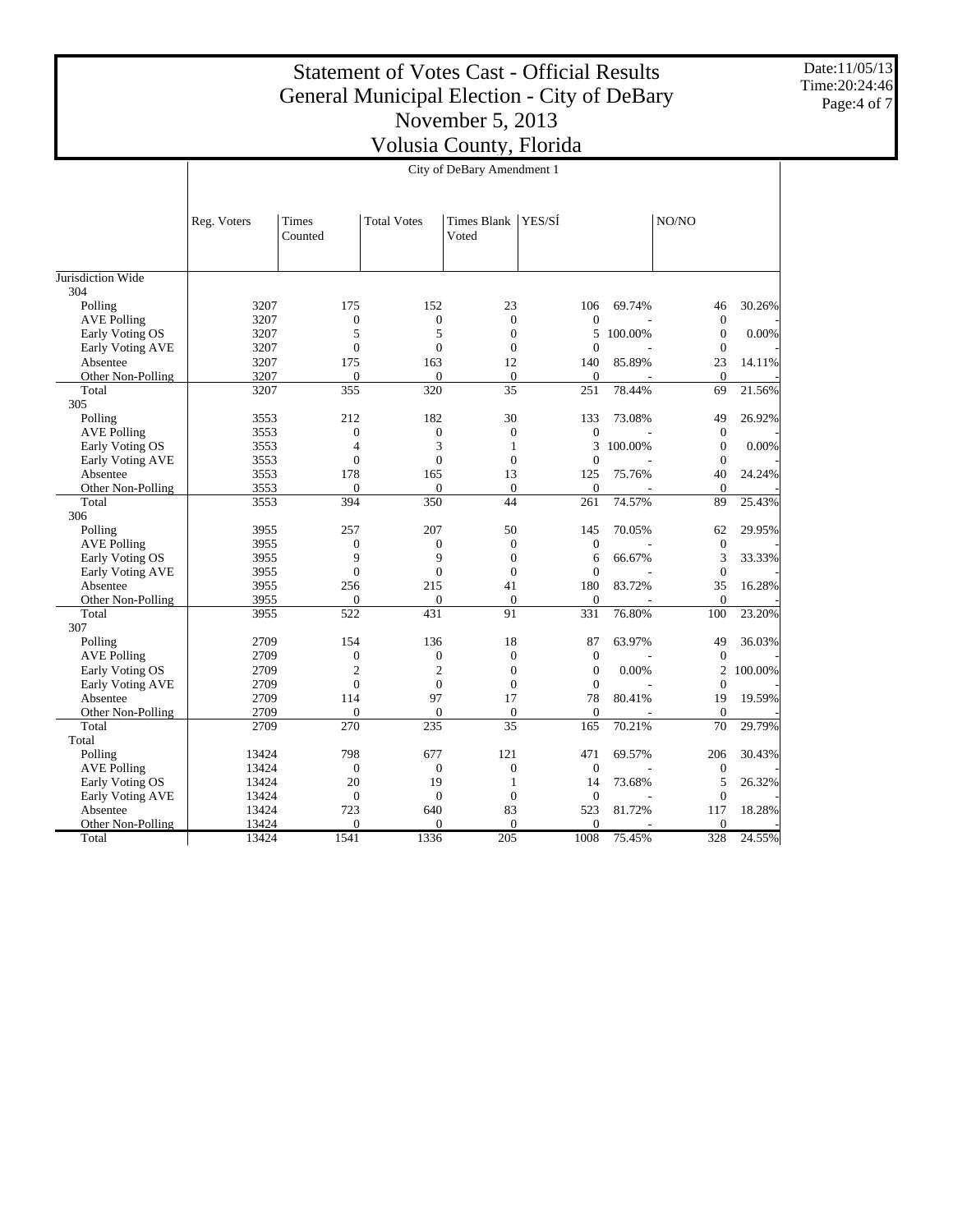Date:11/05/13 Time:20:24:46 Page:5 of 7

|                    | City of DeBary Amendment 2 |                  |                    |                                |                  |        |                  |         |
|--------------------|----------------------------|------------------|--------------------|--------------------------------|------------------|--------|------------------|---------|
|                    |                            |                  |                    |                                |                  |        |                  |         |
|                    | Reg. Voters                | Times<br>Counted | <b>Total Votes</b> | Times<br><b>Blank</b><br>Voted | YES/SÍ           |        | NO/NO            |         |
| Jurisdiction Wide  |                            |                  |                    |                                |                  |        |                  |         |
| 304                |                            |                  |                    |                                |                  |        |                  |         |
| Polling            | 3207                       | 175              | 172                | 3                              | 125              | 72.67% | 47               | 27.33%  |
| <b>AVE Polling</b> | 3207                       | $\mathbf{0}$     | $\mathbf{0}$       | $\overline{0}$                 | $\mathbf{0}$     |        | $\mathbf{0}$     |         |
| Early Voting OS    | 3207                       | 5                | 5                  | $\overline{0}$                 | $\overline{4}$   | 80.00% | $\mathbf{1}$     | 20.00%  |
| Early Voting AVE   | 3207                       | $\overline{0}$   | $\theta$           | $\Omega$                       | $\mathbf{0}$     |        | $\overline{0}$   |         |
| Absentee           | 3207                       | 175              | 174                | $\mathbf{1}$                   | 138              | 79.31% | 36               | 20.69%  |
| Other Non-Polling  | 3207                       | $\Omega$         | $\Omega$           | $\Omega$                       | $\Omega$         |        | $\mathbf{0}$     |         |
| Total              | 3207                       | 355              | 351                | $\overline{4}$                 | 267              | 76.07% | 84               | 23.93%  |
| 305                |                            |                  |                    |                                |                  |        |                  |         |
| Polling            | 3553                       | 212              | 205                | 7                              | 138              | 67.32% | 67               | 32.68%  |
| <b>AVE Polling</b> | 3553                       | $\mathbf{0}$     | $\mathbf{0}$       | $\overline{0}$                 | $\boldsymbol{0}$ |        | $\boldsymbol{0}$ |         |
| Early Voting OS    | 3553                       | 4                | $\overline{4}$     | $\mathbf{0}$                   | $\overline{2}$   | 50.00% | $\overline{2}$   | 50.00%  |
| Early Voting AVE   | 3553                       | $\overline{0}$   | $\overline{0}$     | $\Omega$                       | $\theta$         |        | $\overline{0}$   |         |
| Absentee           | 3553                       | 178              | 177                | 1                              | 128              | 72.32% | 49               | 27.68%  |
| Other Non-Polling  | 3553                       | $\Omega$         | $\Omega$           | $\mathbf{0}$                   | $\overline{0}$   |        | $\mathbf{0}$     |         |
| Total              | 3553                       | 394              | 386                | 8                              | 268              | 69.43% | 118              | 30.57%  |
| 306                |                            |                  |                    |                                |                  |        |                  |         |
| Polling            | 3955                       | 257              | 249                | 8                              | 165              | 66.27% | 84               | 33.73%  |
| <b>AVE Polling</b> | 3955                       | $\boldsymbol{0}$ | $\boldsymbol{0}$   | $\overline{0}$                 | $\boldsymbol{0}$ |        | $\boldsymbol{0}$ |         |
| Early Voting OS    | 3955                       | 9                | 9                  | $\mathbf{0}$                   | 6                | 66.67% | 3                | 33.33%  |
| Early Voting AVE   | 3955                       | $\boldsymbol{0}$ | $\overline{0}$     | $\overline{0}$                 | $\mathbf{0}$     |        | $\overline{0}$   |         |
| Absentee           | 3955                       | 256              | 251                | 5                              | 190              | 75.70% | 61               | 24.30%  |
| Other Non-Polling  | 3955                       | $\mathbf{0}$     | $\mathbf{0}$       | $\mathbf{0}$                   | $\theta$         |        | $\mathbf{0}$     |         |
| Total              | 3955                       | 522              | 509                | 13                             | 361              | 70.92% | 148              | 29.08%  |
| 307                |                            |                  |                    |                                |                  |        |                  |         |
| Polling            | 2709                       | 154              | 147                | $\overline{7}$                 | 80               | 54.42% | 67               | 45.58%  |
| <b>AVE Polling</b> | 2709                       | $\boldsymbol{0}$ | $\mathbf{0}$       | $\mathbf{0}$                   | $\boldsymbol{0}$ |        | $\boldsymbol{0}$ |         |
| Early Voting OS    | 2709                       | $\mathfrak{2}$   | $\overline{2}$     | $\Omega$                       | $\Omega$         | 0.00%  | $\overline{2}$   | 100.00% |
| Early Voting AVE   | 2709                       | $\overline{0}$   | $\overline{0}$     | $\overline{0}$                 | $\mathbf{0}$     |        | $\overline{0}$   |         |
| Absentee           | 2709                       | 114              | 109                | 5                              | 71               | 65.14% | 38               | 34.86%  |
| Other Non-Polling  | 2709                       | $\Omega$         | $\Omega$           | $\overline{0}$                 | $\Omega$         |        | $\mathbf{0}$     |         |
| Total              | 2709                       | 270              | 258                | 12                             | 151              | 58.53% | 107              | 41.47%  |
| Total              |                            |                  |                    |                                |                  |        |                  |         |
| Polling            | 13424                      | 798              | 773                | 25                             | 508              | 65.72% | 265              | 34.28%  |
| <b>AVE Polling</b> | 13424                      | $\boldsymbol{0}$ | $\boldsymbol{0}$   | $\theta$                       | $\boldsymbol{0}$ |        | $\mathbf{0}$     |         |
| Early Voting OS    | 13424                      | 20               | 20                 | $\theta$                       | 12               | 60.00% | 8                | 40.00%  |
| Early Voting AVE   | 13424                      | $\mathbf{0}$     | $\overline{0}$     | $\mathbf{0}$                   | $\mathbf{0}$     |        | $\overline{0}$   |         |
| Absentee           | 13424                      | 723<br>$\Omega$  | 711                | 12                             | 527              | 74.12% | 184              | 25.88%  |
| Other Non-Polling  | 13424                      |                  | $\Omega$           | $\Omega$                       | $\Omega$         |        | $\theta$         |         |
| Total              | 13424                      | 1541             | 1504               | $\overline{37}$                | 1047             | 69.61% | 457              | 30.39%  |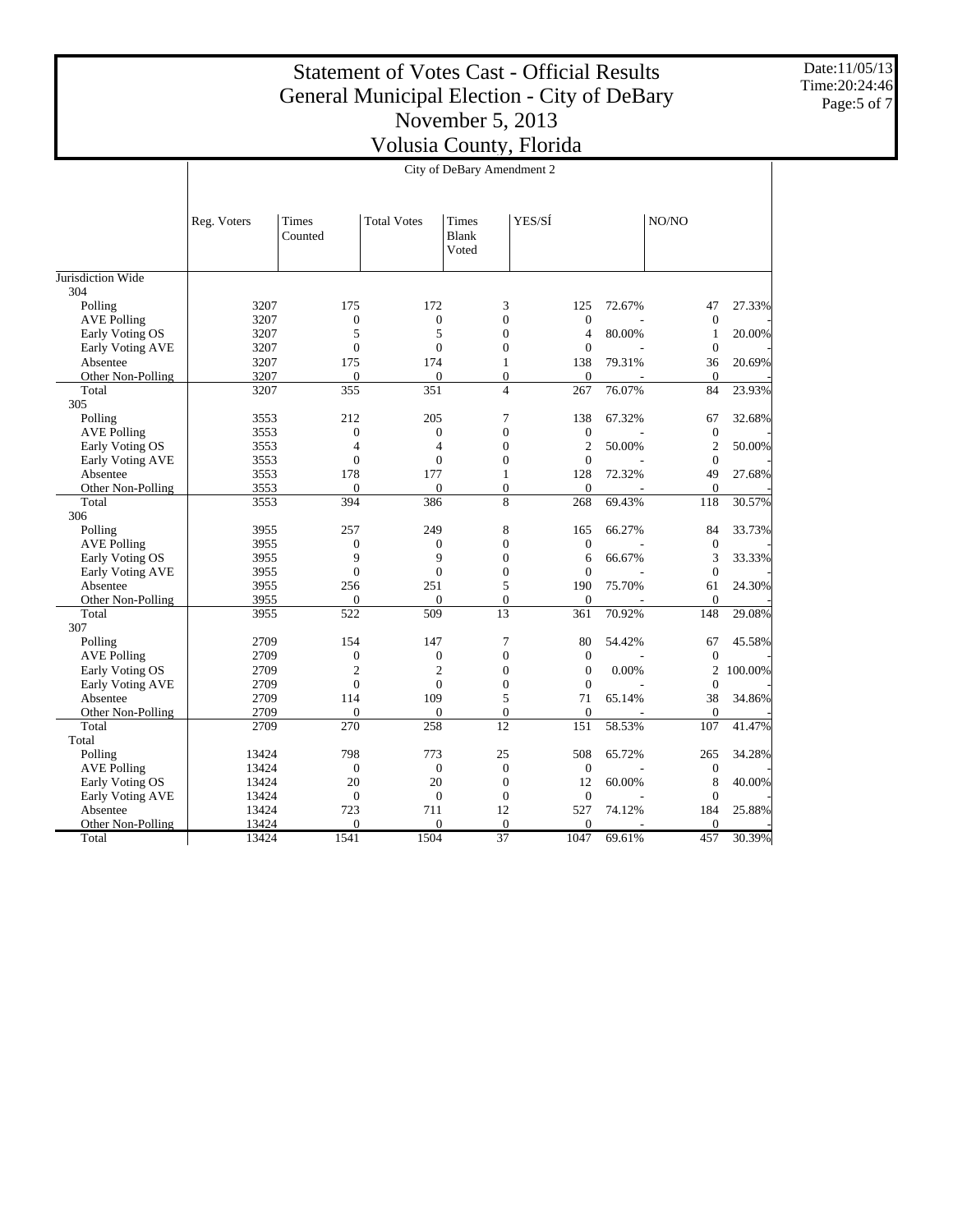Date:11/05/13 Time:20:24:46 Page:6 of 7

|                    | City of DeBary Amendment 3 |                    |                    |                                |                   |        |                        |         |
|--------------------|----------------------------|--------------------|--------------------|--------------------------------|-------------------|--------|------------------------|---------|
|                    |                            |                    |                    |                                |                   |        |                        |         |
|                    | Reg. Voters                | Times<br>Counted   | <b>Total Votes</b> | Times<br>Blank<br>Voted        | YES/SÍ            |        | NO/NO                  |         |
| Jurisdiction Wide  |                            |                    |                    |                                |                   |        |                        |         |
| 304                |                            |                    |                    |                                |                   |        |                        |         |
| Polling            | 3207                       | 175                | 169                | 6                              | 107               | 63.31% | 62                     | 36.69%  |
| <b>AVE Polling</b> | 3207                       | $\boldsymbol{0}$   | $\mathbf{0}$       | $\mathbf{0}$                   | $\boldsymbol{0}$  |        | $\boldsymbol{0}$       |         |
| Early Voting OS    | 3207                       | 5                  | 5                  | $\theta$                       | 3                 | 60.00% | $\overline{2}$         | 40.00%  |
| Early Voting AVE   | 3207                       | $\overline{0}$     | $\Omega$           | $\theta$                       | $\mathbf{0}$      |        | $\mathbf{0}$           |         |
| Absentee           | 3207                       | 175                | 174                | $\mathbf{1}$                   | 131               | 75.29% | 43                     | 24.71%  |
| Other Non-Polling  | 3207                       | $\mathbf{0}$       | $\Omega$           | $\Omega$                       | $\Omega$          |        | $\Omega$               |         |
| Total              | 3207                       | 355                | 348                | $\overline{7}$                 | 241               | 69.25% | 107                    | 30.75%  |
| 305                |                            |                    |                    |                                |                   |        |                        |         |
| Polling            | 3553                       | 212                | 202                | 10                             | 129               | 63.86% | 73                     | 36.14%  |
| <b>AVE Polling</b> | 3553                       | $\mathbf{0}$       | $\mathbf{0}$       | $\overline{0}$                 | $\overline{0}$    |        | $\mathbf{0}$           |         |
| Early Voting OS    | 3553                       | $\overline{4}$     | $\overline{4}$     | $\boldsymbol{0}$               | $\overline{c}$    | 50.00% | $\overline{2}$         | 50.00%  |
| Early Voting AVE   | 3553                       | $\Omega$           | $\theta$           | $\overline{0}$                 | $\overline{0}$    |        | $\mathbf{0}$           |         |
| Absentee           | 3553                       | 178                | 175                | 3                              | 123               | 70.29% | 52                     | 29.71%  |
| Other Non-Polling  | 3553                       | $\mathbf{0}$       | $\overline{0}$     | $\mathbf{0}$                   | $\mathbf{0}$      |        | $\boldsymbol{0}$       |         |
| Total              | 3553                       | 394                | 381                | 13                             | 254               | 66.67% | 127                    | 33.33%  |
| 306                |                            |                    |                    |                                |                   |        |                        |         |
| Polling            | 3955                       | 257                | 244                | 13                             | 153               | 62.70% | 91                     | 37.30%  |
| <b>AVE Polling</b> | 3955                       | $\mathbf{0}$       | $\overline{0}$     | $\mathbf{0}$                   | $\overline{0}$    |        | $\overline{0}$         |         |
| Early Voting OS    | 3955                       | 9                  | 9                  | $\overline{0}$                 | 3                 | 33.33% | 6                      | 66.67%  |
| Early Voting AVE   | 3955                       | $\boldsymbol{0}$   | $\overline{0}$     | $\overline{0}$                 | $\overline{0}$    |        | $\mathbf{0}$           |         |
| Absentee           | 3955                       | 256                | 246                | 10                             | 181               | 73.58% | 65                     | 26.42%  |
| Other Non-Polling  | 3955                       | $\mathbf{0}$       | $\Omega$           | $\mathbf{0}$                   | $\mathbf{0}$      |        | $\overline{0}$         |         |
| Total              | 3955                       | 522                | 499                | 23                             | 337               | 67.54% | 162                    | 32.46%  |
| 307                |                            |                    |                    |                                |                   |        |                        |         |
| Polling            | 2709                       | 154                | 146                | 8                              | 85                | 58.22% | 61                     | 41.78%  |
| <b>AVE Polling</b> | 2709                       | $\mathbf{0}$       | $\mathbf{0}$       | $\mathbf{0}$                   | $\mathbf{0}$      |        | $\mathbf{0}$           |         |
| Early Voting OS    | 2709                       | $\overline{c}$     | $\overline{2}$     | $\mathbf{0}$                   | $\overline{0}$    | 0.00%  | $\overline{2}$         | 100.00% |
| Early Voting AVE   | 2709                       | $\overline{0}$     | $\overline{0}$     | $\theta$                       | $\mathbf{0}$      |        | $\theta$               |         |
| Absentee           | 2709                       | 114                | 107                | 7                              | 66                | 61.68% | 41                     | 38.32%  |
| Other Non-Polling  | 2709                       | $\mathbf{0}$       | $\overline{0}$     | $\boldsymbol{0}$<br>15         | $\overline{0}$    |        | $\mathbf{0}$           |         |
| Total              | 2709                       | 270                | 255                |                                | 151               | 59.22% | 104                    | 40.78%  |
| Total              |                            |                    |                    |                                |                   |        |                        |         |
| Polling            | 13424                      | 798                | 761                | 37                             | 474               | 62.29% | 287                    | 37.71%  |
| <b>AVE Polling</b> | 13424                      | $\mathbf{0}$<br>20 | $\mathbf{0}$<br>20 | $\mathbf{0}$<br>$\overline{0}$ | $\mathbf{0}$<br>8 |        | $\boldsymbol{0}$<br>12 |         |
| Early Voting OS    | 13424                      |                    |                    |                                |                   | 40.00% |                        | 60.00%  |
| Early Voting AVE   | 13424                      | $\boldsymbol{0}$   | $\boldsymbol{0}$   | $\boldsymbol{0}$               | $\mathbf{0}$      |        | $\boldsymbol{0}$       |         |
| Absentee           | 13424                      | 723<br>$\Omega$    | 702<br>$\theta$    | 21<br>$\Omega$                 | 501               | 71.37% | 201<br>$\Omega$        | 28.63%  |
| Other Non-Polling  | 13424                      |                    | 1483               | 58                             | $\Omega$<br>983   |        |                        |         |
| Total              | 13424                      | 1541               |                    |                                |                   | 66.28% | 500                    | 33.72%  |